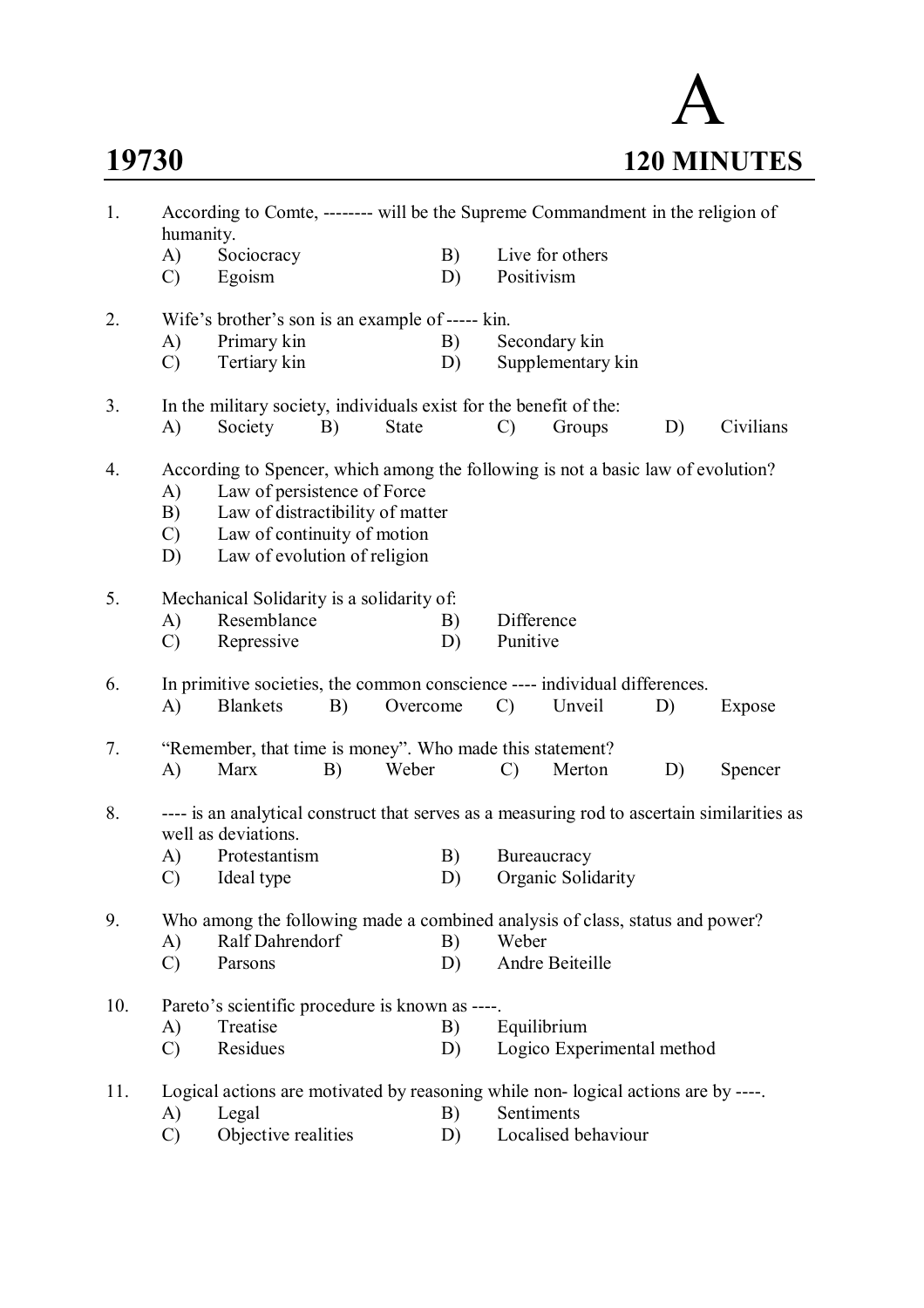| 12. | The economic system of production and distribution are considered as the ---- of<br>society, according to Marx. |                                                                                      |                     |                                                                                       |  |  |  |  |  |
|-----|-----------------------------------------------------------------------------------------------------------------|--------------------------------------------------------------------------------------|---------------------|---------------------------------------------------------------------------------------|--|--|--|--|--|
|     | A)<br>$\mathcal{C}$                                                                                             | Basic structure<br>Dialectical process                                               | B)<br>D)            | Superstructure<br>Conflict                                                            |  |  |  |  |  |
| 13. |                                                                                                                 | became drawn into the rank of ----.                                                  |                     | At the height of the class conflict the pety bourgeoisie and the lumpen proletariat   |  |  |  |  |  |
|     | A)                                                                                                              | Bourgeoisie                                                                          | B)                  | Pety bourgeoisie                                                                      |  |  |  |  |  |
|     | $\mathcal{C}$                                                                                                   | Proletariat                                                                          | D)                  | Capitalist                                                                            |  |  |  |  |  |
| 14. |                                                                                                                 | are primitive Communism, ----, feudalism and Capitalism.                             |                     | Marx identified four stages of human history on the basis of mode of production. They |  |  |  |  |  |
|     | A)                                                                                                              | Ancient Slave production                                                             | B)                  | Semi-feudalism                                                                        |  |  |  |  |  |
|     | $\mathcal{C}$                                                                                                   | Pre-capitalism                                                                       | D)<br>None of these |                                                                                       |  |  |  |  |  |
| 15. |                                                                                                                 | Which of the following logic of Hegel was rejected by Marx?                          |                     |                                                                                       |  |  |  |  |  |
|     | A)                                                                                                              | Idealistic trammel                                                                   | B)                  | Dialectics                                                                            |  |  |  |  |  |
|     | $\mathcal{C}$                                                                                                   | Idealism                                                                             | D)                  | Materialism                                                                           |  |  |  |  |  |
| 16. | Protestant Ethic insists that work is a virtue in itself since it contributes to the ----                       |                                                                                      |                     |                                                                                       |  |  |  |  |  |
|     | A)                                                                                                              | Salvation                                                                            | B)                  | Development of capitalism                                                             |  |  |  |  |  |
|     | $\mathcal{C}$                                                                                                   | Asceticism                                                                           | D)                  | Glory of God                                                                          |  |  |  |  |  |
| 17. | Who among the following explained Sociology as a humanistic discipline?                                         |                                                                                      |                     |                                                                                       |  |  |  |  |  |
|     | A)                                                                                                              | Thomas Luckman                                                                       | B)                  | Derrida                                                                               |  |  |  |  |  |
|     | $\mathcal{C}$                                                                                                   | Peter Berger                                                                         | D)                  | Althusser                                                                             |  |  |  |  |  |
| 18. |                                                                                                                 | according to Parsons.                                                                |                     | Adaptation, goal attainment, integration and --- are the functional prerequisites     |  |  |  |  |  |
|     | A)                                                                                                              | Social change                                                                        | Equilibrium<br>B)   |                                                                                       |  |  |  |  |  |
|     | $\mathcal{C}$                                                                                                   | Socialisation                                                                        | D)                  | Pattern maintenance                                                                   |  |  |  |  |  |
| 19. |                                                                                                                 | Who advocated the functional unity of society?                                       |                     |                                                                                       |  |  |  |  |  |
|     | A)                                                                                                              | Bronislaw Malinowski                                                                 | B)                  | Coser                                                                                 |  |  |  |  |  |
|     | $\mathcal{C}$                                                                                                   | Parsons                                                                              | D)                  | Robert K Merton                                                                       |  |  |  |  |  |
| 20. | "Function refers to partial activity make to the total activity of which it is the part".<br>Who defined?       |                                                                                      |                     |                                                                                       |  |  |  |  |  |
|     | $\bf{A}$                                                                                                        | Radcliff Brown                                                                       | B)                  | Malinowski                                                                            |  |  |  |  |  |
|     | $\mathcal{C}$                                                                                                   | Levistrauss                                                                          | D)                  | Frans Boas                                                                            |  |  |  |  |  |
| 21. |                                                                                                                 | Malinowski's functional analysis is largely based on ----.                           |                     |                                                                                       |  |  |  |  |  |
|     | A)                                                                                                              | Needs<br>Tribes<br>B)                                                                |                     | Culture<br>D)<br>Values<br>$\mathcal{C}$                                              |  |  |  |  |  |
| 22. | A)<br>B)<br>$\mathcal{C}$                                                                                       | Superordination , Subordination<br>Exploitation, Exploited<br>Function, non function |                     | Authority Structure according to Dahrendorf involves relations of ---- and ----.      |  |  |  |  |  |
|     | D)                                                                                                              | Legal, non legal principles                                                          |                     |                                                                                       |  |  |  |  |  |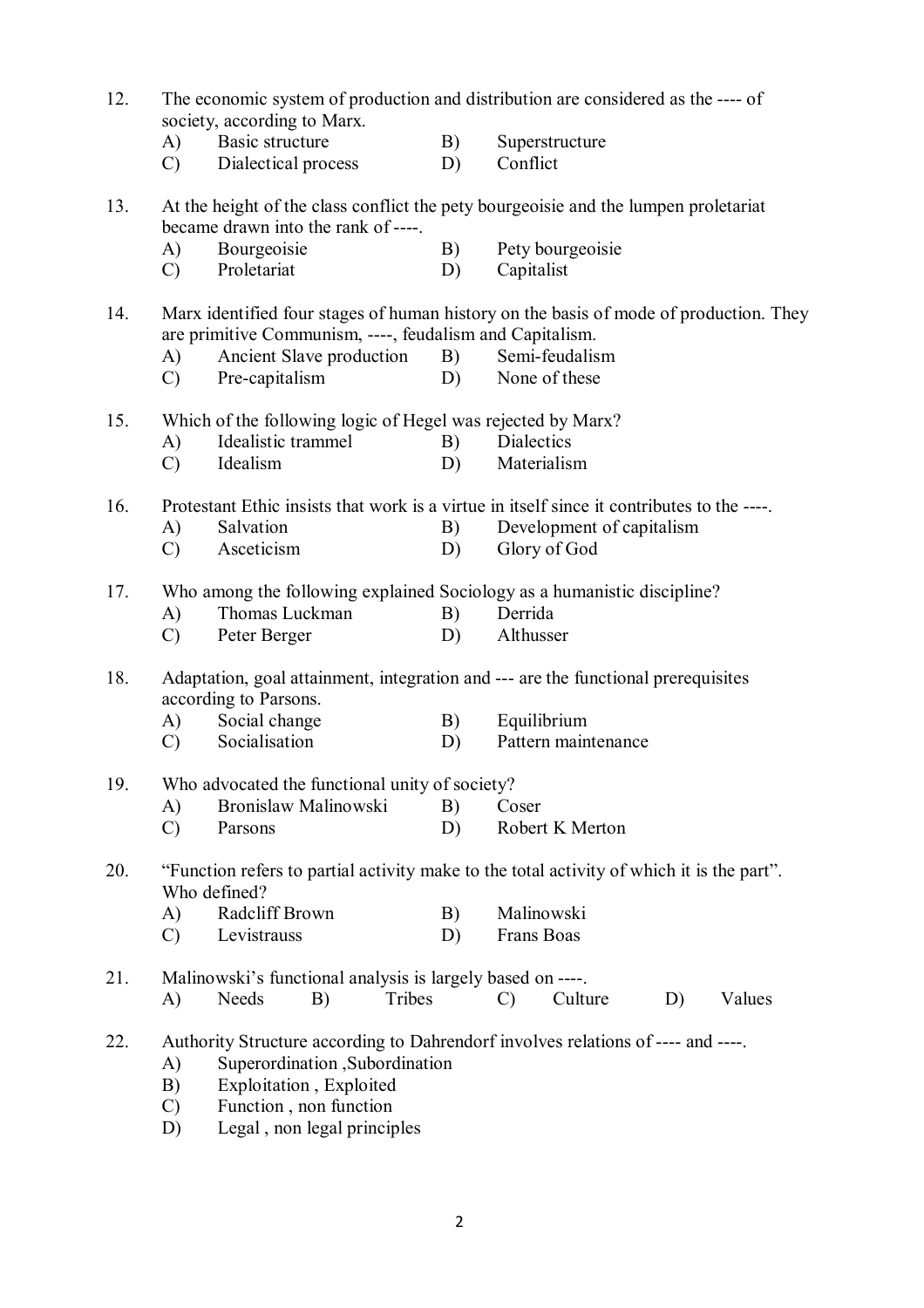| 23. | A)<br>$\mathcal{C}$                                                                                                                                                                                                                                                       | The mental picture of oneself is called ---.<br>Mind<br>Looking glass self                                                                                            |    |          | B)<br>D)                                           | Vision<br>Feelings                                     |                 |    |             |
|-----|---------------------------------------------------------------------------------------------------------------------------------------------------------------------------------------------------------------------------------------------------------------------------|-----------------------------------------------------------------------------------------------------------------------------------------------------------------------|----|----------|----------------------------------------------------|--------------------------------------------------------|-----------------|----|-------------|
| 24. |                                                                                                                                                                                                                                                                           | Match the following:<br>List I<br>a. Homo Hierarchicus<br>b. Invitation to Sociology<br>c. Development as Freedom<br>d. Philosophy of the Present                     |    |          | List II<br>3. Mead                                 | 1. Peter Bergert<br>2. Louis Dumont<br>4. Amarthya Sen |                 |    |             |
|     | A)<br>$\mathcal{C}$ )                                                                                                                                                                                                                                                     | $a-4, b-3, c-1, d-2$<br>$a-3$ , $b-2$ , $c-4$ , $d-1$                                                                                                                 |    |          | B) $a-2, b-1, c-4, d-3$<br>D) $a-1, b-3, c-2, d-4$ |                                                        |                 |    |             |
| 25. | A)<br>$\mathcal{C}$                                                                                                                                                                                                                                                       | Who among the following introduced phenomenology to American Sociology?<br>Peter Berger<br>Alfred Schutz                                                              |    |          | B)<br>D)                                           | Humans                                                 | Thomas Luckman  |    |             |
| 26. | The study of folk or common sense methods employed by people to make sense of<br>everyday activities by constructing and maintaining social reality is called -----<br>Phenomenology<br>Ethnomethodology<br>B)<br>A)<br>Epistemology<br>Dramaturgy<br>D)<br>$\mathcal{C}$ |                                                                                                                                                                       |    |          |                                                    |                                                        |                 |    |             |
| 27. | A)<br>$\mathcal{C}$                                                                                                                                                                                                                                                       | ----- is a political act beyond the rules of established political system.<br>Ethnic conflict<br>Corruption                                                           |    | B)<br>D) | Terrorism                                          | Subnationalism                                         |                 |    |             |
| 28. | A)<br>$\mathcal{C}$                                                                                                                                                                                                                                                       | The means by which a ruling/dominant group wins over a subordinated group through<br>ideas. Such a process according to Gramsci is called:<br>Hegemony<br>Restoration |    |          | B)<br>D)                                           | Segregation                                            | Social Cohesion |    |             |
| 29. | view?<br>A)                                                                                                                                                                                                                                                               | Power is not simply repressive or coercive but can be productive. Who proposed this<br>Derrida                                                                        | B) | Bourdieu |                                                    | $\mathcal{C}$                                          | Foucault        | D) | Althusser   |
| 30. | A)<br>$\mathcal{C}$                                                                                                                                                                                                                                                       | In Foucault's discourse, he developed four strategies of knowledge and power which is<br>collectively called ----.<br>Disciplinary society<br>Proactive behaviour     |    |          | B)<br>D)                                           | Biopower                                               | Discontinuities |    |             |
| 31. | Distanciation refers to the fact that:<br>Relationships are tied to locals<br>A)<br>B)<br>Relationships are no longer tied to specific locals<br>Relationships are unlimited<br>$\mathcal{C}$<br>More relations are dangerous<br>D)                                       |                                                                                                                                                                       |    |          |                                                    |                                                        |                 |    |             |
| 32. | A)                                                                                                                                                                                                                                                                        | 'Recursivity' according to Giddens theory of Structuration refers to ---.<br>Feedback                                                                                 | B) | Agency   |                                                    | $\mathcal{C}$                                          | Structure       | D) | Reflexivity |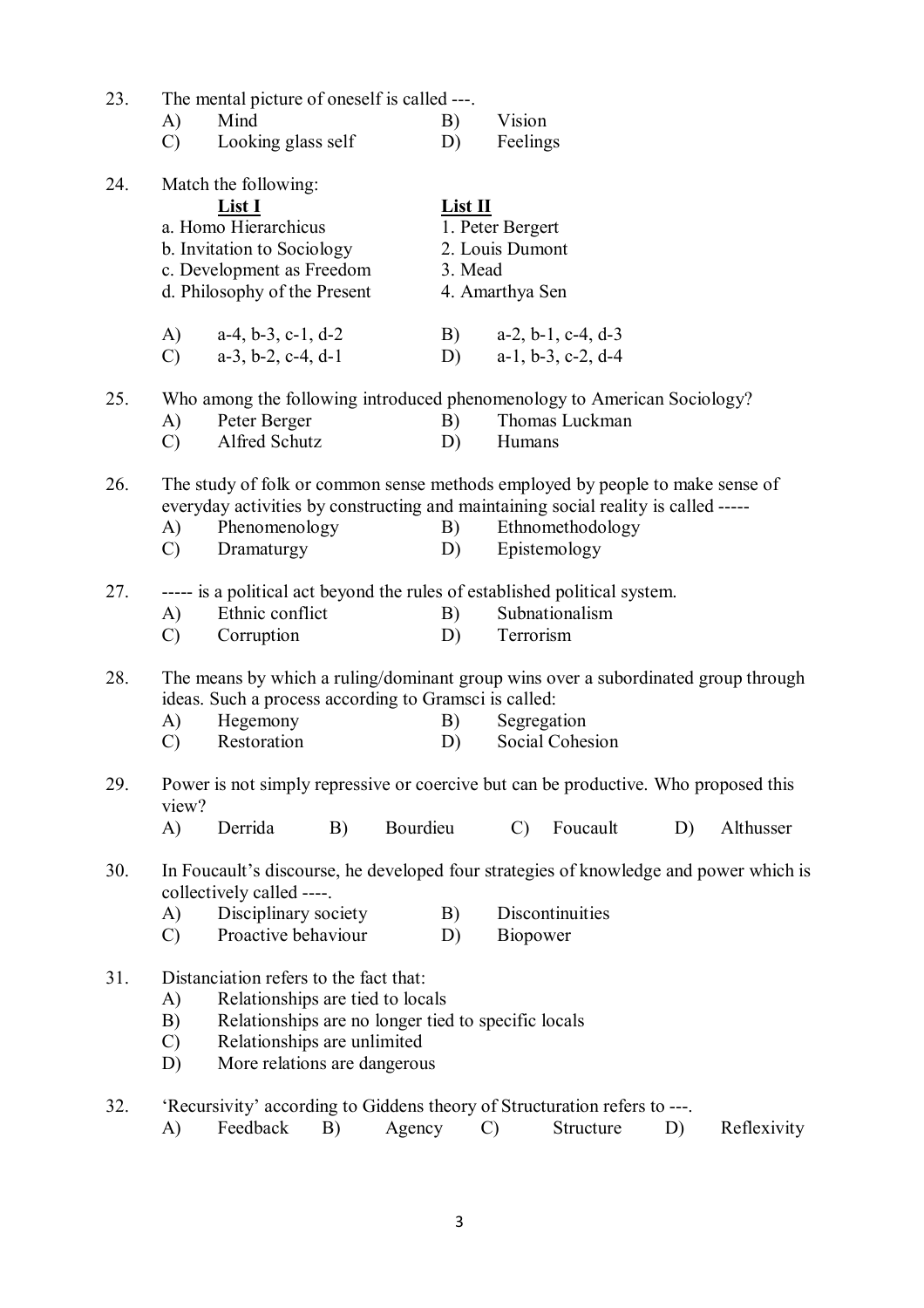| 33. | According to Habermas, distorted communication is the equivalent of Marx's ---. |                                                                                                                |    |           |                 |                                               |                               |         |                                                                                                 |  |  |  |
|-----|---------------------------------------------------------------------------------|----------------------------------------------------------------------------------------------------------------|----|-----------|-----------------|-----------------------------------------------|-------------------------------|---------|-------------------------------------------------------------------------------------------------|--|--|--|
|     | A)                                                                              | Class consciousness                                                                                            |    |           | B)              |                                               | False consciousness           |         |                                                                                                 |  |  |  |
|     | $\mathcal{C}$                                                                   | Rationality                                                                                                    |    |           | D)              |                                               | None of these                 |         |                                                                                                 |  |  |  |
|     |                                                                                 |                                                                                                                |    |           |                 |                                               |                               |         |                                                                                                 |  |  |  |
| 34. |                                                                                 | "Human nature is freedom". Who explained this?                                                                 |    |           |                 |                                               |                               |         |                                                                                                 |  |  |  |
|     | A)                                                                              | Althusser                                                                                                      | B) | Gramsci   |                 | $\mathcal{C}$                                 | Habermas                      | D)      | Homans                                                                                          |  |  |  |
|     |                                                                                 |                                                                                                                |    |           |                 |                                               |                               |         |                                                                                                 |  |  |  |
| 35. |                                                                                 | Match the following:                                                                                           |    |           |                 |                                               |                               |         |                                                                                                 |  |  |  |
|     |                                                                                 | List I                                                                                                         |    |           |                 |                                               |                               | List II | 1. Article 334                                                                                  |  |  |  |
|     |                                                                                 | a. Protection of certain Rights regarding freedom of speech<br>b. Equality of Opportunity in public employment |    |           |                 |                                               |                               |         | 2. Article 16                                                                                   |  |  |  |
|     |                                                                                 | c. Reservation of seats in legislative bodies for $SCs$ & $STs$                                                |    |           |                 |                                               |                               |         | 3. Article 338                                                                                  |  |  |  |
|     |                                                                                 | d. National Commission for SCs & STs                                                                           |    |           |                 |                                               |                               |         | 4. Article 19                                                                                   |  |  |  |
|     |                                                                                 |                                                                                                                |    |           |                 |                                               |                               |         |                                                                                                 |  |  |  |
|     | A)                                                                              | $a-4$ , $b-3$ , $c-1$ , $d-2$                                                                                  |    |           | B)              |                                               | $a-2$ , $b-4$ , $c-3$ , $d-1$ |         |                                                                                                 |  |  |  |
|     | $\mathcal{C}$                                                                   | $a-3$ , $b-2$ , $c-4$ , $d-1$                                                                                  |    |           | D)              |                                               | $a-4, b-2, c-1, d-3$          |         |                                                                                                 |  |  |  |
|     |                                                                                 |                                                                                                                |    |           |                 |                                               |                               |         |                                                                                                 |  |  |  |
| 36. | Public Sociology is associated with:                                            |                                                                                                                |    |           |                 |                                               |                               |         |                                                                                                 |  |  |  |
|     | A)                                                                              | American Sociological Association                                                                              |    |           |                 |                                               |                               |         |                                                                                                 |  |  |  |
|     | B)                                                                              | <b>Indian Sociology</b>                                                                                        |    |           |                 |                                               |                               |         |                                                                                                 |  |  |  |
|     | $\mathcal{C}$                                                                   | <b>British Sociology</b>                                                                                       |    |           |                 |                                               |                               |         |                                                                                                 |  |  |  |
|     | D)                                                                              | Marxian Sociology                                                                                              |    |           |                 |                                               |                               |         |                                                                                                 |  |  |  |
|     |                                                                                 |                                                                                                                |    |           |                 |                                               |                               |         |                                                                                                 |  |  |  |
| 37. |                                                                                 | Which of the following statement is correct?                                                                   |    |           |                 |                                               |                               |         |                                                                                                 |  |  |  |
|     | A)                                                                              | Hypothesis must be specific<br>Hypothesis must be consistent with laws of nature                               |    |           |                 |                                               |                               |         |                                                                                                 |  |  |  |
|     | B)<br>$\mathcal{C}$                                                             | Hypothesis should be related to a body of theory                                                               |    |           |                 |                                               |                               |         |                                                                                                 |  |  |  |
|     | D)                                                                              | Hypothesis should always be correct                                                                            |    |           |                 |                                               |                               |         |                                                                                                 |  |  |  |
|     |                                                                                 |                                                                                                                |    |           |                 |                                               |                               |         |                                                                                                 |  |  |  |
| 38. | The role of concept is to establish some kind of ----                           |                                                                                                                |    |           |                 |                                               |                               |         |                                                                                                 |  |  |  |
|     | A)                                                                              | Link with social world                                                                                         |    |           | B)              |                                               |                               |         |                                                                                                 |  |  |  |
|     | $\mathcal{C}$                                                                   | Link with hypothesis                                                                                           |    |           | D)              | Link with theory<br>Link with null hypothesis |                               |         |                                                                                                 |  |  |  |
|     |                                                                                 |                                                                                                                |    |           |                 |                                               |                               |         |                                                                                                 |  |  |  |
| 39. |                                                                                 | Measurement of variables can be performed at four levels. They are nominal, ordinal,                           |    |           |                 |                                               |                               |         |                                                                                                 |  |  |  |
|     |                                                                                 | interval and ---                                                                                               |    |           |                 |                                               |                               |         |                                                                                                 |  |  |  |
|     | A)                                                                              | Ratio                                                                                                          | B) | Numerical |                 | $\mathcal{C}$                                 | Quantitative                  | D)      | Explanatory                                                                                     |  |  |  |
| 40. |                                                                                 |                                                                                                                |    |           |                 |                                               |                               |         | The sum total of all units that conform to some designated set of specification is called ----- |  |  |  |
|     | A)                                                                              | Sample                                                                                                         | B) | Element   |                 | $\mathcal{C}$                                 | Universe                      | D)      | Parameters                                                                                      |  |  |  |
|     |                                                                                 |                                                                                                                |    |           |                 |                                               |                               |         |                                                                                                 |  |  |  |
| 41. |                                                                                 | Lottery method is an example of ----.                                                                          |    |           |                 |                                               |                               |         |                                                                                                 |  |  |  |
|     | A)                                                                              | Non Probability                                                                                                |    |           | B)              |                                               | Convenient sampling           |         |                                                                                                 |  |  |  |
|     | C)                                                                              | Probability                                                                                                    |    |           | D)              |                                               | Quota sampling                |         |                                                                                                 |  |  |  |
|     |                                                                                 |                                                                                                                |    |           |                 |                                               |                               |         |                                                                                                 |  |  |  |
| 42. |                                                                                 | ----- is a small scale replica and a rehearsal of the main study.                                              |    |           |                 |                                               |                               |         |                                                                                                 |  |  |  |
|     | A)                                                                              | Pre test                                                                                                       |    |           | B)              | Pilot study                                   |                               |         |                                                                                                 |  |  |  |
|     | $\mathcal{C}$                                                                   | Action study                                                                                                   |    | D)        | Situation study |                                               |                               |         |                                                                                                 |  |  |  |
|     |                                                                                 |                                                                                                                |    |           |                 |                                               |                               |         |                                                                                                 |  |  |  |
| 43. | Research design provides us a ----.                                             |                                                                                                                |    |           |                 |                                               |                               |         |                                                                                                 |  |  |  |
|     | A)                                                                              | Theory                                                                                                         |    |           | B)              | Sample                                        |                               |         |                                                                                                 |  |  |  |
|     | $\mathcal{C}$                                                                   | Experimental method                                                                                            |    |           | D)              | Blueprint                                     |                               |         |                                                                                                 |  |  |  |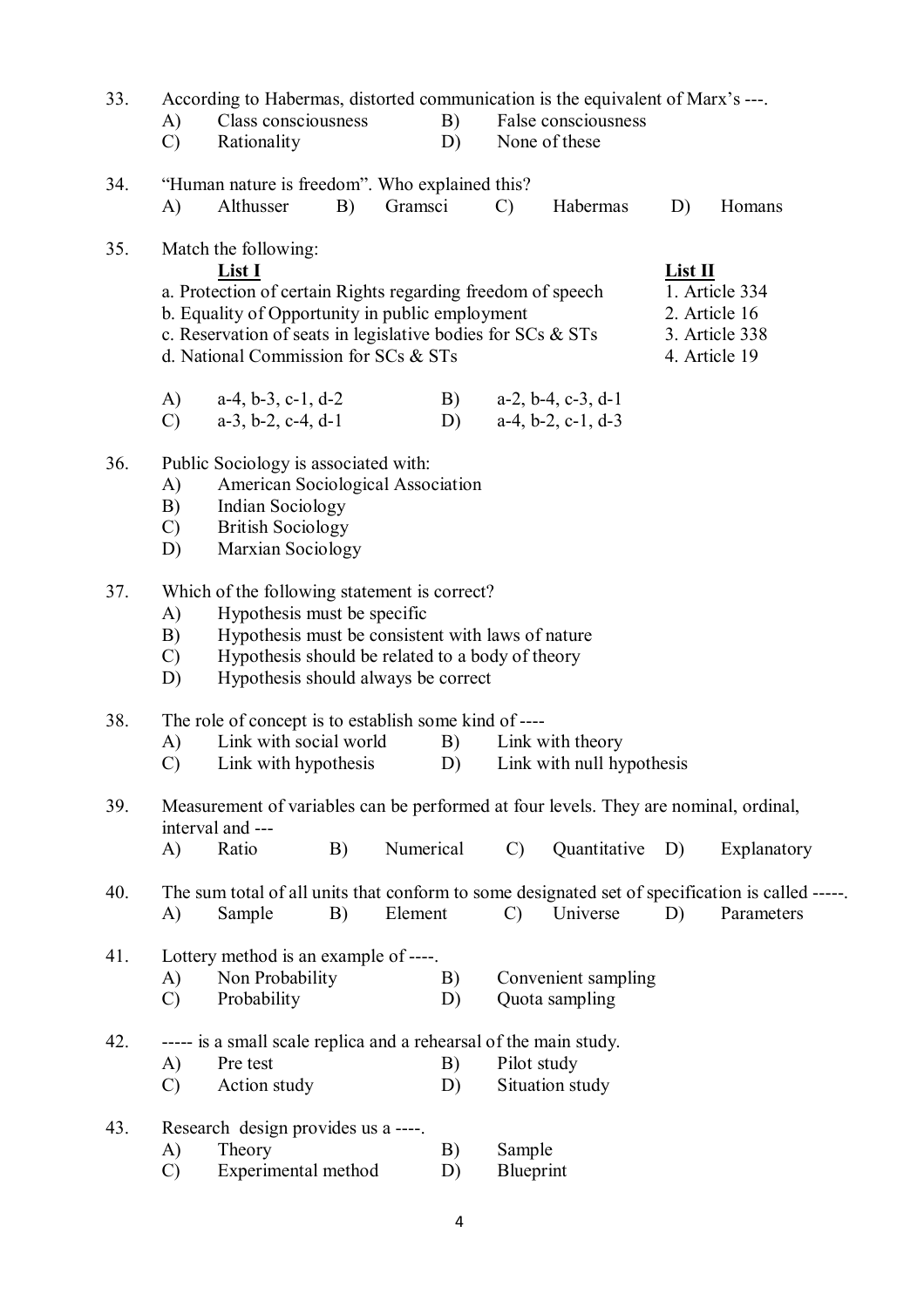| 44. | A)<br>$\mathcal{C}$                                                                                                                                                                                                                                                             | Indicators<br>Dimensions                                                                                                                                                                                                                                                                                                          |           |        | Likert scale is used to determine the ---- of different items or statements.<br>Responses<br>B)<br>Relative intensity<br>D) |               |                                                                         |    |            |
|-----|---------------------------------------------------------------------------------------------------------------------------------------------------------------------------------------------------------------------------------------------------------------------------------|-----------------------------------------------------------------------------------------------------------------------------------------------------------------------------------------------------------------------------------------------------------------------------------------------------------------------------------|-----------|--------|-----------------------------------------------------------------------------------------------------------------------------|---------------|-------------------------------------------------------------------------|----|------------|
| 45. | A)<br>$\mathcal{C}$                                                                                                                                                                                                                                                             | One of the limitations of questionnaire is:<br>Low cost<br>Greater anonymity                                                                                                                                                                                                                                                      |           |        | B)<br>D)                                                                                                                    |               | Time saving<br>Only for educated people                                 |    |            |
| 46. | A)                                                                                                                                                                                                                                                                              | Focused Interview is one which is focused on a specific -----.<br>Group                                                                                                                                                                                                                                                           | B)        | Topic  |                                                                                                                             | $\mathcal{C}$ | Area                                                                    | D) | Interest   |
| 47. | Which among the following is not a purpose of Case study?<br>To probe the phenomenon deeply<br>A)<br>To get anecdotal evidence<br>B)<br>To refute a universal generalisation<br>$\mathcal{C}$<br>To analyse the context<br>D)                                                   |                                                                                                                                                                                                                                                                                                                                   |           |        |                                                                                                                             |               |                                                                         |    |            |
| 48. | A)                                                                                                                                                                                                                                                                              | ---- is the most frequent value or score in the distribution.<br>Mean                                                                                                                                                                                                                                                             | B)        | Median |                                                                                                                             | $\mathcal{C}$ | Mode                                                                    | D) | Dispersion |
| 49. | A)<br>$\mathcal{C}$                                                                                                                                                                                                                                                             | Correlation between tests and criterion are called -----.<br><b>Validity Coefficient</b><br>Operational validity                                                                                                                                                                                                                  |           |        | B)<br>D)                                                                                                                    | Reliability   | Pragmatic validity                                                      |    |            |
| 50. | A)                                                                                                                                                                                                                                                                              | Summated Rating scale is associated with -----.<br><b>Bogardus</b><br>Guttman<br>B)<br>$\mathcal{C}$<br>Likert<br>D)                                                                                                                                                                                                              |           |        |                                                                                                                             |               |                                                                         |    | Thurston   |
| 51. | to serenity.<br>A)<br>$\mathcal{C}$                                                                                                                                                                                                                                             | ------ is a firm belief that man is a reasonable animal able to think out of difficulty and<br>Anthropocentrism<br>Idealism                                                                                                                                                                                                       |           |        | B)<br>D)                                                                                                                    | Humanism      | Rationalism                                                             |    |            |
| 52. | A)<br>$\mathcal{C}$                                                                                                                                                                                                                                                             | ------ is a belief that through the use of science, reality could be understood and human<br>life could be made better.<br>Empiricism<br>Humanitarianism                                                                                                                                                                          |           |        | B)<br>D)                                                                                                                    |               | Intellectualism<br>None of these                                        |    |            |
| 53. | A way of writing for change and of relating to the world through policy initiative,<br>activism, and social movements is called ------.<br>Public Sociology<br><b>Engaged Sociology</b><br>A)<br>B)<br>Reflexive Sociology<br><b>Political Sociology</b><br>$\mathcal{C}$<br>D) |                                                                                                                                                                                                                                                                                                                                   |           |        |                                                                                                                             |               |                                                                         |    |            |
| 54. | A)<br>B)<br>$\mathcal{C}$<br>D)                                                                                                                                                                                                                                                 | Assertion $(A)$ : In a plural society minority groups often develop mistrust of the<br>Reason $(R)$<br>Both (A) and (R) are true and (R) is the correct explanation of (A).<br>Both (A) and (R) are true and (R) is not the correct explanation of (A).<br>$(A)$ is true, but $(R)$ is false<br>$(A)$ is false, but $(R)$ is true | majority. |        |                                                                                                                             |               | : Minority groups are frequent targets of prejudice and discrimination. |    |            |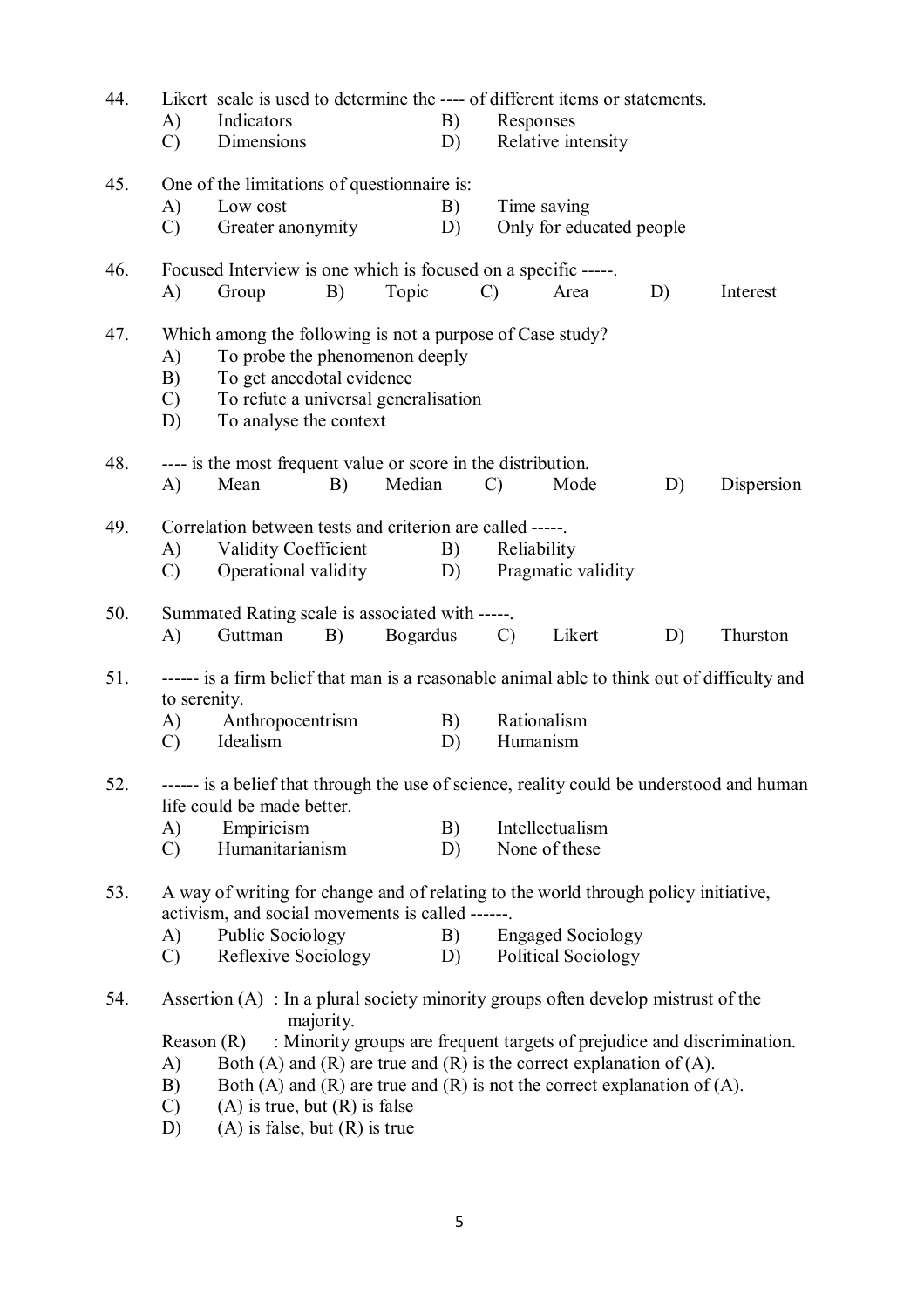| 55. | IPCC is associated with -----.                                                                                       |                                                                                                                               |          |                  |                               |    |            |  |  |  |  |  |
|-----|----------------------------------------------------------------------------------------------------------------------|-------------------------------------------------------------------------------------------------------------------------------|----------|------------------|-------------------------------|----|------------|--|--|--|--|--|
|     | A)                                                                                                                   | Global warming                                                                                                                | B)       |                  | Climate change                |    |            |  |  |  |  |  |
|     | $\mathcal{C}$                                                                                                        | Waste disposal                                                                                                                | D)       |                  | Rural Community care          |    |            |  |  |  |  |  |
| 56. | A)                                                                                                                   | Who among the following consider that class struggle as the engine of social change<br>and development?<br>Max Weber          | B)       |                  | Marxian thinkers              |    |            |  |  |  |  |  |
|     | $\mathcal{C}$                                                                                                        | Andre Gundar Frank                                                                                                            | D)       |                  | Samir Amin                    |    |            |  |  |  |  |  |
|     |                                                                                                                      |                                                                                                                               |          |                  |                               |    |            |  |  |  |  |  |
| 57. | A)                                                                                                                   | Who among the following proposed Intermediate technology for development?<br>Wallerstein<br>B)                                | Rostow   | $\mathcal{C}$    | M.K Gandhi                    | D) | Schumacher |  |  |  |  |  |
| 58. |                                                                                                                      | Socialist conception of development proposes ------.                                                                          |          |                  |                               |    |            |  |  |  |  |  |
|     | A)                                                                                                                   | Structural flexibility                                                                                                        | B)       | Wellbeing        |                               |    |            |  |  |  |  |  |
|     | $\mathcal{C}$                                                                                                        | Social security                                                                                                               | D)       |                  | Education of all              |    |            |  |  |  |  |  |
|     |                                                                                                                      |                                                                                                                               |          |                  |                               |    |            |  |  |  |  |  |
| 59. |                                                                                                                      | Champaran Agitation in Bihar was led by:                                                                                      |          | <b>Naxals</b>    |                               |    |            |  |  |  |  |  |
|     | A)<br>$\mathcal{C}$                                                                                                  | Gandhiji<br>Zagoria                                                                                                           | B)<br>D) |                  | Communist party               |    |            |  |  |  |  |  |
|     |                                                                                                                      |                                                                                                                               |          |                  |                               |    |            |  |  |  |  |  |
| 60. |                                                                                                                      | Tebhaga movement was organised by -------.                                                                                    |          |                  |                               |    |            |  |  |  |  |  |
|     | A)                                                                                                                   | Kisan Sabha                                                                                                                   | B)       | Cultivators      |                               |    |            |  |  |  |  |  |
|     | $\mathcal{C}$                                                                                                        | Tenants                                                                                                                       | D)       |                  | Kisan unions                  |    |            |  |  |  |  |  |
|     |                                                                                                                      |                                                                                                                               |          |                  |                               |    |            |  |  |  |  |  |
| 61. | A)                                                                                                                   | According to G.S Ghurye, which among the following is not a foundation of culture?<br>Toleration                              | B)       |                  | Religious consciousness       |    |            |  |  |  |  |  |
|     | $\mathcal{C}$                                                                                                        | Justice                                                                                                                       | D)       |                  | Civilisation                  |    |            |  |  |  |  |  |
|     |                                                                                                                      |                                                                                                                               |          |                  |                               |    |            |  |  |  |  |  |
| 62. | Who among the following gave great importance to the role of language in the process<br>of nation building in India? |                                                                                                                               |          |                  |                               |    |            |  |  |  |  |  |
|     | A)                                                                                                                   | S.C Dube<br>B)                                                                                                                | Ambedkar | $\mathcal{C}$    | Kosambi                       | D) | G.S Ghurye |  |  |  |  |  |
|     |                                                                                                                      |                                                                                                                               |          |                  |                               |    |            |  |  |  |  |  |
| 63. |                                                                                                                      | Match the following:<br>List I                                                                                                | List II  |                  |                               |    |            |  |  |  |  |  |
|     | a. Sociology                                                                                                         |                                                                                                                               |          |                  | 1. Ferdinand Tonnies          |    |            |  |  |  |  |  |
|     |                                                                                                                      | b. Sociography                                                                                                                |          | 2. E O Wilson    |                               |    |            |  |  |  |  |  |
|     |                                                                                                                      | c. Sociobiology                                                                                                               |          | 3. J L Moreno    |                               |    |            |  |  |  |  |  |
|     |                                                                                                                      | d. Sociometry                                                                                                                 |          | 4. Auguste Comte |                               |    |            |  |  |  |  |  |
|     | A)                                                                                                                   | $a-2$ , $b-1$ , $c-4$ , $d-3$                                                                                                 | B)       |                  | $a-2$ , $b-4$ , $c-3$ , $d-1$ |    |            |  |  |  |  |  |
|     | $\mathcal{C}$                                                                                                        | $a-4$ , $b-1$ , $c-2$ , $d-3$                                                                                                 | D)       |                  | $a-4$ , $b-2$ , $c-1$ , $d-3$ |    |            |  |  |  |  |  |
|     |                                                                                                                      |                                                                                                                               |          |                  |                               |    |            |  |  |  |  |  |
| 64. |                                                                                                                      | M.N Srinivas described the concept of ----- by explaining the interaction in ritual<br>context of different castes in Coorgs. |          |                  |                               |    |            |  |  |  |  |  |
|     | A)                                                                                                                   | Functional unity                                                                                                              | B)       | Values           |                               |    |            |  |  |  |  |  |
|     | $\mathcal{C}$                                                                                                        | Varnas                                                                                                                        | D)       | Purities         |                               |    |            |  |  |  |  |  |
|     |                                                                                                                      | Who among the following conducted Village study at 'Shamirpet'?                                                               |          |                  |                               |    |            |  |  |  |  |  |
| 65. |                                                                                                                      |                                                                                                                               |          |                  |                               |    |            |  |  |  |  |  |
|     | A)<br>$\mathcal{C}$                                                                                                  | N.K Bose<br>S.C Dube                                                                                                          | B)<br>D) |                  | Yogendra Singh<br>Ranjit Guha |    |            |  |  |  |  |  |
|     |                                                                                                                      |                                                                                                                               |          |                  |                               |    |            |  |  |  |  |  |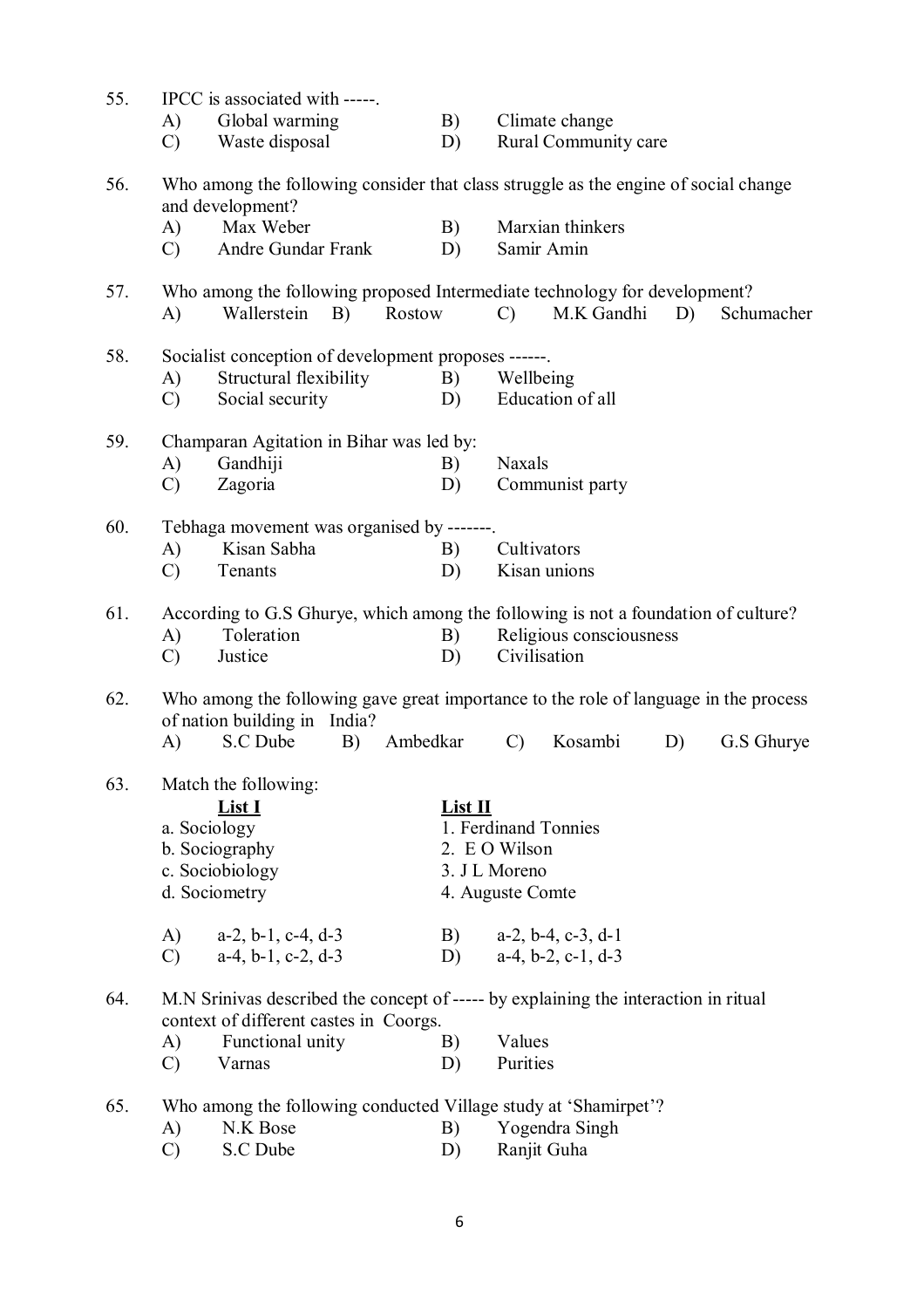| 66. | The Indian sociologist who applied Marxist perspective to the study of Indian social<br>culture: |                                                                                                   |    |                                                                                        |  |  |  |  |  |  |  |
|-----|--------------------------------------------------------------------------------------------------|---------------------------------------------------------------------------------------------------|----|----------------------------------------------------------------------------------------|--|--|--|--|--|--|--|
|     | A)                                                                                               | M.N Srinivas                                                                                      | B) | A.R Desai                                                                              |  |  |  |  |  |  |  |
|     | $\mathcal{C}$                                                                                    | D. D Kosambi                                                                                      | D) | Radhakamal Mukerji                                                                     |  |  |  |  |  |  |  |
| 67. |                                                                                                  | shape and control the objectives underlying production:                                           |    | The Indian sociologist who considered that property relations are crucial because they |  |  |  |  |  |  |  |
|     | A)                                                                                               | Dhanagare                                                                                         | B) | Andre Beteillie                                                                        |  |  |  |  |  |  |  |
|     | $\mathcal{C}$                                                                                    | A. R Desai                                                                                        | D) | T.K Oommen                                                                             |  |  |  |  |  |  |  |
| 68. |                                                                                                  | The Indian sociologist who preferred to call him a "Marxiologist":                                |    |                                                                                        |  |  |  |  |  |  |  |
|     | A)                                                                                               | D P Mukherji                                                                                      | B) | Romila Thapar                                                                          |  |  |  |  |  |  |  |
|     | $\mathcal{C}$                                                                                    | Louis Dumont                                                                                      | D) | Yogendra Singh                                                                         |  |  |  |  |  |  |  |
| 69. |                                                                                                  | Facial expression is an example of ------ communication.                                          |    |                                                                                        |  |  |  |  |  |  |  |
|     | A)                                                                                               | Paralanguage                                                                                      | B) | Para linguistics                                                                       |  |  |  |  |  |  |  |
|     | $\mathcal{C}$                                                                                    | Verbal                                                                                            | D) | Non verbal                                                                             |  |  |  |  |  |  |  |
| 70. |                                                                                                  | Who among the following argued that Dalits should come forward, educate, organise<br>and agitate? |    |                                                                                        |  |  |  |  |  |  |  |
|     | A)                                                                                               | Sree Narayana Guru                                                                                | B) | Ayyankali                                                                              |  |  |  |  |  |  |  |
|     | $\mathcal{C}$                                                                                    | Ambedkar                                                                                          | D) | Gandhiji                                                                               |  |  |  |  |  |  |  |
| 71. |                                                                                                  | What was the purpose of Vienna Convention?                                                        |    |                                                                                        |  |  |  |  |  |  |  |
|     | A)                                                                                               | Control Global warming                                                                            | B) | Protection of ozone layer                                                              |  |  |  |  |  |  |  |
|     | $\mathcal{C}$                                                                                    | Promotion of education                                                                            | D) | Strengthening technology                                                               |  |  |  |  |  |  |  |
| 72. | The ISO 14000 is a series of International Standards for -------                                 |                                                                                                   |    |                                                                                        |  |  |  |  |  |  |  |
|     | A)                                                                                               | <b>Environmental Management</b>                                                                   |    |                                                                                        |  |  |  |  |  |  |  |
|     | B)                                                                                               | Environmental pollution                                                                           |    |                                                                                        |  |  |  |  |  |  |  |
|     | $\mathcal{C}$                                                                                    | Environmental efficiency                                                                          |    |                                                                                        |  |  |  |  |  |  |  |
|     | D)                                                                                               | Environmental degradation                                                                         |    |                                                                                        |  |  |  |  |  |  |  |
| 73. |                                                                                                  |                                                                                                   |    | Kyoto Protocol is a legally binding international agreement to reduce ------           |  |  |  |  |  |  |  |
|     | A)                                                                                               | Air pollution                                                                                     | B) | Water pollution                                                                        |  |  |  |  |  |  |  |
|     | $\mathcal{C}$                                                                                    | Soil pollution                                                                                    | D) | Greenhouse gas emission                                                                |  |  |  |  |  |  |  |
| 74. |                                                                                                  |                                                                                                   |    | The book ----- is a milestone marking the birth of Environmental movements.            |  |  |  |  |  |  |  |
|     | A)                                                                                               | Threatened forest                                                                                 | B) | <b>Silent Spring</b>                                                                   |  |  |  |  |  |  |  |
|     | $\mathcal{C}$                                                                                    | <b>Species Diversity</b>                                                                          | D) | <b>Ecological Sanitation</b>                                                           |  |  |  |  |  |  |  |
| 75. | A)                                                                                               | implemented by the Government of India by creating the:<br><b>Environment Protection Act</b>      |    | The United Nations conference on Human Environment held in Stockholm was               |  |  |  |  |  |  |  |
|     | B)                                                                                               | <b>Water Pollution Act</b>                                                                        |    |                                                                                        |  |  |  |  |  |  |  |
|     | $\mathcal{C}$                                                                                    | Air Pollution Act                                                                                 |    |                                                                                        |  |  |  |  |  |  |  |
|     |                                                                                                  |                                                                                                   |    |                                                                                        |  |  |  |  |  |  |  |

D) Wildlife Protection Act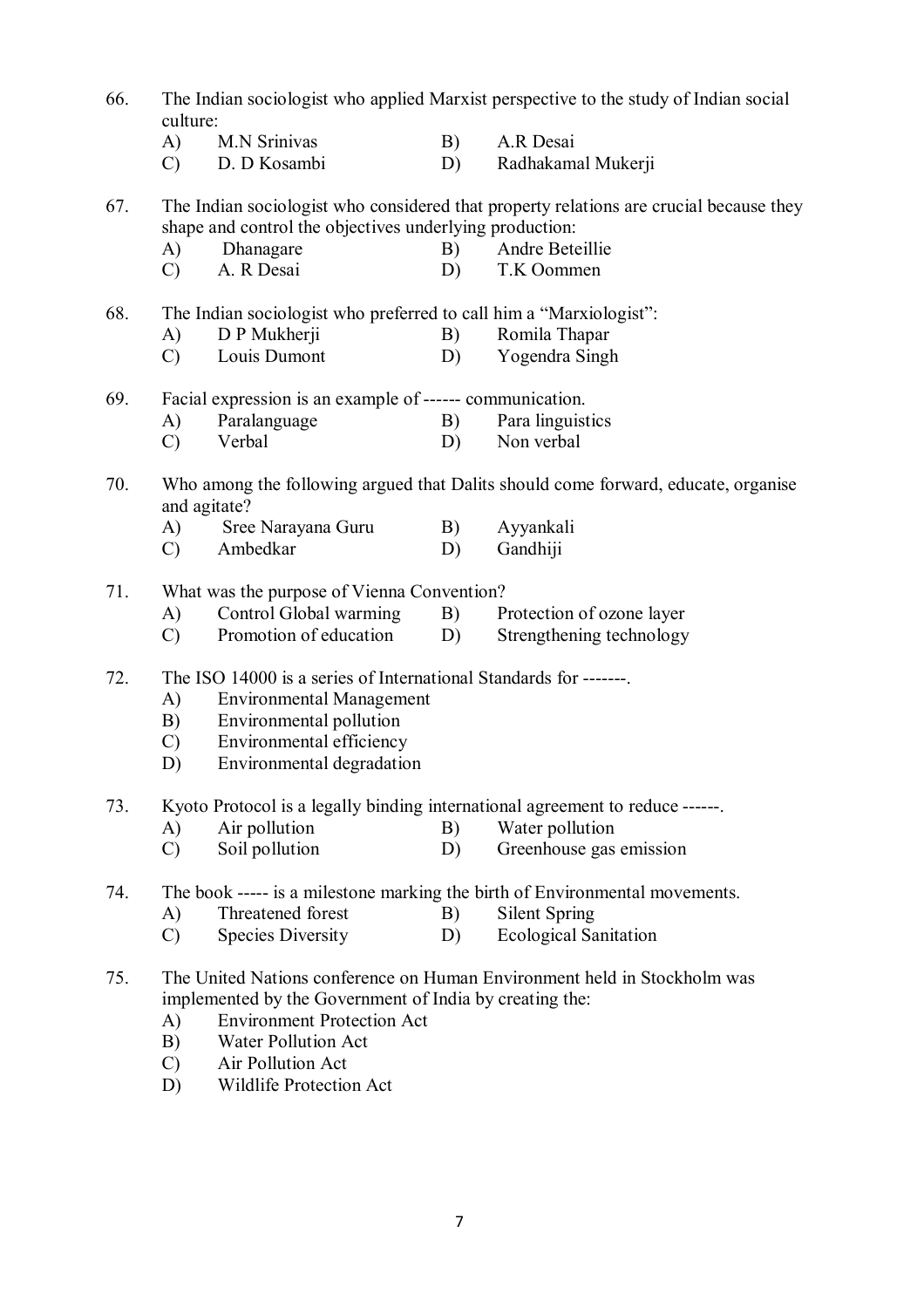- 76. Considering the Kerala society, who among the following emphasises that peasant solidarity is a necessary condition for political action?
	- A) K.C Alexander B) T.K Oommen
	- C) Barrington Moore D) William Logan
- 77. The Bill which conferred fixity of tenure to all types of tenants?
	- A) Kerala Agrarian Relations Bill
	- B) Abolition of Zamindari Bill
	- C) Janmikaram Payment Abolition Bill
	- D) Kudikidappu Bill
- 78. Janmom land in Cochin is known as ----- land.
	- A) Pandaravaka B) Puravaka
	- C) Verumpattom D) Pattomvaka
- 79. Among the following, who made a detailed analysis about land tenures in Kerala?
	- A) T.C Varghese B) Andre Beiteille
	- C) Robin Jefferey D) K.P Kannan
- 80. The patterns of settlement and dispersal of a population is called:
	- A) Population Explosion B) Population Change
	- C) Population distribution D) Population density
- 81. The process of entering one country from another to take a permanent or semi permanent residence is called ------.
	- A) Migration B) Immigration
	- C) Net migration D) Out migration
- 82. Agrarian relation refers to the relation between:
	- A) Land owners and landless
	- B) Workers and non workers
	- C) Landlords and tenants
	- D) Those people engaged in the process of production
- 83. The committee which emphasised the principles of three-tier structure of local governing bodies:
	- A) Sarkaria B) Ashok Mehta C) Balwant Rai D) L.M Singhvi
- 84. One of the causes of failure of Gram Sabhas:
	- A) Lack of people's participation
	- B) Lack of programmes
	- C) Lack of audit
	- D) Lack of Funds
- 85. Who among the following advocated free and compulsory education for Pulaya peasants and workers?
	- A) Sree Narayana Guru B) Ayyankali
	- C) T.K Madhavan D) K. Kelappan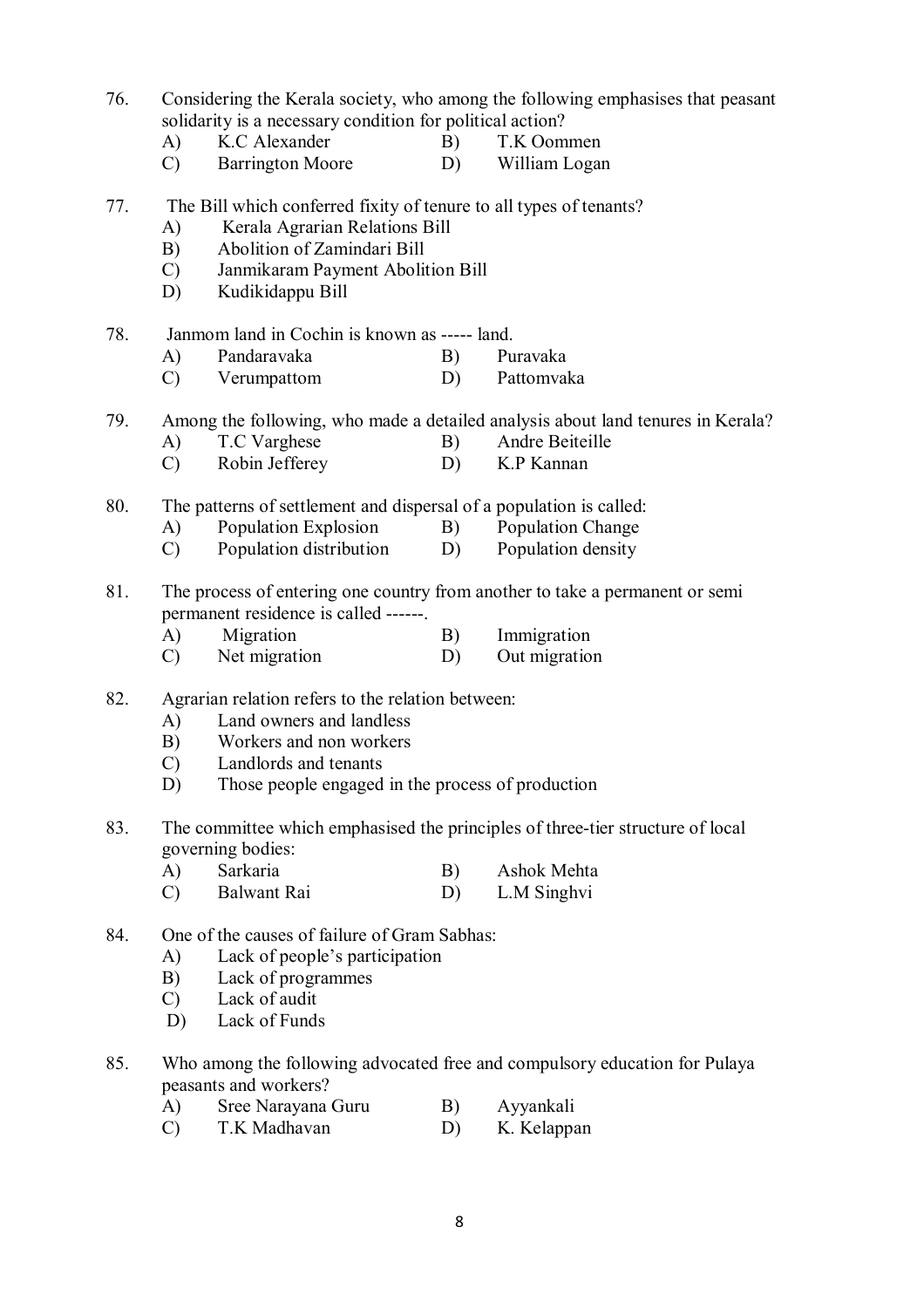| 86.<br>Assertion $(A)$ : Life history research can help to raie people's consciousness and<br>awareness of their exploitation. |                                                                                                                                   |                                                                                                                                    |    |                                                                                                                                                                                                  |               |                                      |    |              |  |  |
|--------------------------------------------------------------------------------------------------------------------------------|-----------------------------------------------------------------------------------------------------------------------------------|------------------------------------------------------------------------------------------------------------------------------------|----|--------------------------------------------------------------------------------------------------------------------------------------------------------------------------------------------------|---------------|--------------------------------------|----|--------------|--|--|
|                                                                                                                                |                                                                                                                                   | Reason(R)                                                                                                                          |    | : Life history research encourages people to reflect upon the factors that                                                                                                                       |               |                                      |    |              |  |  |
|                                                                                                                                | A)<br>B)<br>C)<br>D)                                                                                                              | $(A)$ is true, but $(R)$ is false<br>$(A)$ is false, but $(R)$ is true                                                             |    | have shaped their life experiences.<br>Both (A) and (R) are true and (R) is the correct explanation of (A).<br>Both $(A)$ and $(R)$ are true and $(R)$ is not the correct explanation of $(A)$ . |               |                                      |    |              |  |  |
| 87.                                                                                                                            | A)<br>$\mathcal{C}$                                                                                                               | Digital arts<br>Digital Convergence                                                                                                |    | ------- refers to electronic media that work on digital codes.<br>B)<br>D)                                                                                                                       |               | Digital media<br>Digital technology  |    |              |  |  |
| 88.                                                                                                                            | D P Mukherji asserted three principles of change which are recognised in Indian<br>tradition. They are Sruthi, Smriti and ------. |                                                                                                                                    |    |                                                                                                                                                                                                  |               |                                      |    |              |  |  |
|                                                                                                                                | $\bf{A}$                                                                                                                          | <b>Beliefs</b>                                                                                                                     | B) | Dharma                                                                                                                                                                                           | $\mathcal{C}$ | Karma                                | D) | Anubhava     |  |  |
| 89.                                                                                                                            | ------ are being established online and transcend geographical boundaries, eliminating<br>social restriction.                     |                                                                                                                                    |    |                                                                                                                                                                                                  |               |                                      |    |              |  |  |
|                                                                                                                                | A)                                                                                                                                | Internet                                                                                                                           |    | B)                                                                                                                                                                                               |               | <b>Virtual Communities</b>           |    |              |  |  |
|                                                                                                                                | $\mathcal{C}$                                                                                                                     | Facebook                                                                                                                           |    | D)                                                                                                                                                                                               |               | Globalisation of news                |    |              |  |  |
| 90.                                                                                                                            | A)<br>B)<br>$\mathcal{C}$<br>D)                                                                                                   | company's business model.<br>Corporate Social responsibility<br>Targeted marketing<br>Sustainable business<br>Conscious capitalism |    | ------ is an evolving business practice that incorporates sustainable development to a                                                                                                           |               |                                      |    |              |  |  |
| 91.                                                                                                                            | $\bf{A}$                                                                                                                          | Society                                                                                                                            | B) | ------- is an area of social living marked by some degree of social cohesion.<br>Association                                                                                                     | $\mathcal{C}$ | Committee                            | D) | Community    |  |  |
| 92.                                                                                                                            | A)                                                                                                                                | The Rotary Club is an example of ------.<br>Institution                                                                            | B) | Association C)                                                                                                                                                                                   |               | Committee                            | D) | Social group |  |  |
| 93.                                                                                                                            | A)                                                                                                                                | Groups                                                                                                                             | B) | W.G Sumner's ------- book classified groups into ingroups and outgroups.<br>Folklore                                                                                                             | $\mathcal{C}$ | Folkways                             | D) | Aggregates   |  |  |
| 94.                                                                                                                            | A)                                                                                                                                | ------ is a condition of competition.<br>Scarcity                                                                                  | B) | Values                                                                                                                                                                                           | $\mathcal{C}$ | Conflict                             | D) | Morality     |  |  |
| 95.                                                                                                                            | A)<br>$\mathcal{C}$                                                                                                               | Conservative<br>Secular                                                                                                            |    | Caste system is believed to have a divine origin, while class is:<br>B)<br>D)                                                                                                                    | Closed        | Ascribed status                      |    |              |  |  |
| 96.                                                                                                                            | A)<br>$\mathcal{C}$                                                                                                               | Acculturation<br>Diffusion                                                                                                         |    | The feeling that one's own culture is better than the other is called -----.<br>B)<br>D)                                                                                                         |               | Ethnocentrism<br>Cultural relativism |    |              |  |  |

9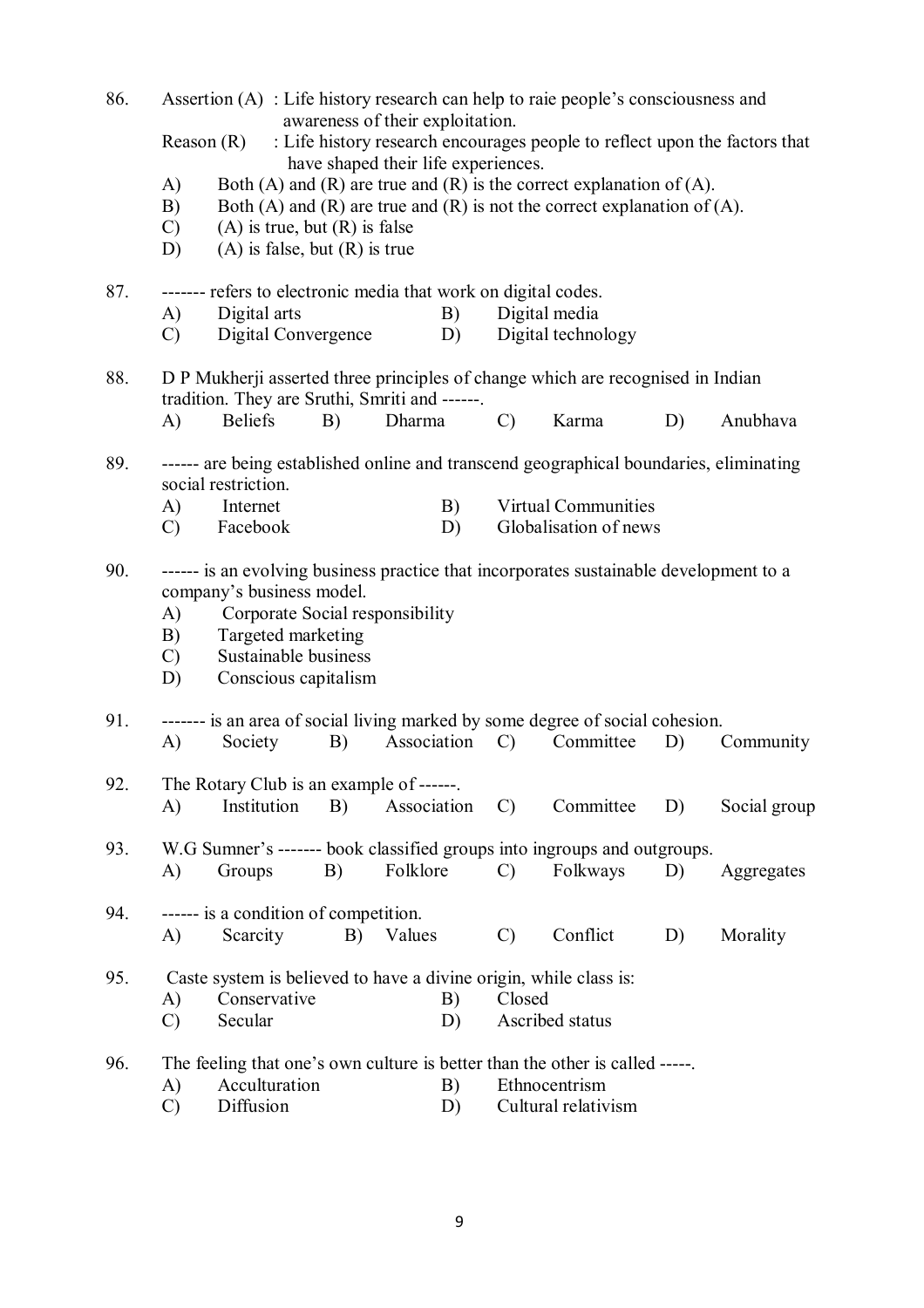| 97.  |                                                                              | Hindu marriage is a ------.                                                            |    |          |                |                |                                                                                          |    |             |  |  |  |
|------|------------------------------------------------------------------------------|----------------------------------------------------------------------------------------|----|----------|----------------|----------------|------------------------------------------------------------------------------------------|----|-------------|--|--|--|
|      | A)                                                                           | Sanction                                                                               | B) | Contract |                | $\mathcal{C}$  | Agreement                                                                                | D) | Sacrament   |  |  |  |
| 98.  |                                                                              |                                                                                        |    |          |                |                | ----- is a grouping of class which are related by traditions of common descent.          |    |             |  |  |  |
|      | A)                                                                           | Moieties                                                                               | B) | Phratry  |                | $\mathcal{C}$  | Avoidance                                                                                | D) | Amitate     |  |  |  |
| 99.  |                                                                              | Who among the following had said that "Knowledge is Power "?                           |    |          |                |                |                                                                                          |    |             |  |  |  |
|      | A)                                                                           | Francis Bacon                                                                          |    |          | B)             | Ivan Illich    |                                                                                          |    |             |  |  |  |
|      | C)                                                                           | Wilbert .E Moore                                                                       |    |          | D)             |                | <b>Kingsley Davis</b>                                                                    |    |             |  |  |  |
| 100. |                                                                              |                                                                                        |    |          |                |                | The major role of educational system according to Bourdieu is -----.                     |    |             |  |  |  |
|      | A)                                                                           | Elimination                                                                            |    |          | B)             | Power position |                                                                                          |    |             |  |  |  |
|      | Accumulation of knowledge D)<br>Inequality<br>$\mathcal{C}$                  |                                                                                        |    |          |                |                |                                                                                          |    |             |  |  |  |
| 101. |                                                                              | The process whereby an individual internalises the norms of the group is called -----. |    |          |                |                |                                                                                          |    |             |  |  |  |
|      | A)                                                                           | Self                                                                                   | B) | Culture  |                | $\mathcal{C}$  | Socialisation D)                                                                         |    | Learning    |  |  |  |
| 102. |                                                                              | ------- is called Learned way of behaviour.                                            |    |          |                |                |                                                                                          |    |             |  |  |  |
|      | A)                                                                           | Subculture                                                                             | B) | Culture  |                | $\mathcal{C}$  | <b>Norms</b>                                                                             | D) | Personality |  |  |  |
| 103. |                                                                              | Who among the following used the term 'Dominant Castes'?                               |    |          |                |                |                                                                                          |    |             |  |  |  |
|      | A)                                                                           | <b>M.N Srinivas</b>                                                                    |    |          | B)             |                | G.S Ghurye                                                                               |    |             |  |  |  |
|      | $\mathcal{C}$                                                                | S.C Dube                                                                               |    |          | D)             | Senart         |                                                                                          |    |             |  |  |  |
| 104. |                                                                              | The practise of several brothers sharing the same wife is called:                      |    |          |                |                |                                                                                          |    |             |  |  |  |
|      | A)                                                                           | Polyandry                                                                              |    |          | B)             |                | Non fraternal                                                                            |    |             |  |  |  |
|      | $\mathcal{C}$                                                                | Wife lending                                                                           |    |          | D)             |                | Fraternal Polyandry                                                                      |    |             |  |  |  |
| 105. |                                                                              | Emotional base is a fundamental characteristic of -------.                             |    |          |                |                |                                                                                          |    |             |  |  |  |
|      | A)                                                                           | Caste                                                                                  | B) | Family   |                | $\mathcal{C}$  | Class                                                                                    | D) | Kinship     |  |  |  |
| 106. | Caste and class are the two aspects of -----.                                |                                                                                        |    |          |                |                |                                                                                          |    |             |  |  |  |
|      |                                                                              | A) Dialectics                                                                          |    |          |                |                | B) Social system                                                                         |    |             |  |  |  |
|      | $\mathcal{C}$                                                                | Stratification                                                                         |    |          | D)             |                | Social processes                                                                         |    |             |  |  |  |
| 107. | Who among the following enlarged Durkheim's concept of anomie into a general |                                                                                        |    |          |                |                |                                                                                          |    |             |  |  |  |
|      |                                                                              | theory of deviant behaviour?                                                           |    |          |                |                |                                                                                          |    |             |  |  |  |
|      | A)                                                                           | R.K Merton                                                                             | B) | Parsons  |                | $\mathcal{C}$  | Malinowski                                                                               | D) | Pareto      |  |  |  |
| 108. |                                                                              | Indian democracy is an example of -------.                                             |    |          |                |                |                                                                                          |    |             |  |  |  |
|      | A)                                                                           | Direct democracy                                                                       |    |          | B)<br>D)       |                | Indirect democracy                                                                       |    |             |  |  |  |
|      | C)                                                                           | Simple democracy                                                                       |    |          | Pure democracy |                |                                                                                          |    |             |  |  |  |
| 109. |                                                                              | According to 2011 census, the density of population of India is:                       |    |          |                |                |                                                                                          |    |             |  |  |  |
|      | A)                                                                           | 382 per sq. km                                                                         |    |          | B)             |                | 927 per sq. km                                                                           |    |             |  |  |  |
|      | $\mathcal{C}$                                                                | 933 per sq. km                                                                         |    |          | D)             |                | None of these                                                                            |    |             |  |  |  |
| 110. |                                                                              |                                                                                        |    |          |                |                | ------ is one of the factors that has contributed to the degradation of Indian politics. |    |             |  |  |  |
|      | A)                                                                           | Corruption                                                                             | B) | Religion |                | $\mathcal{C}$  | Terrorism                                                                                | D) | Regionalism |  |  |  |